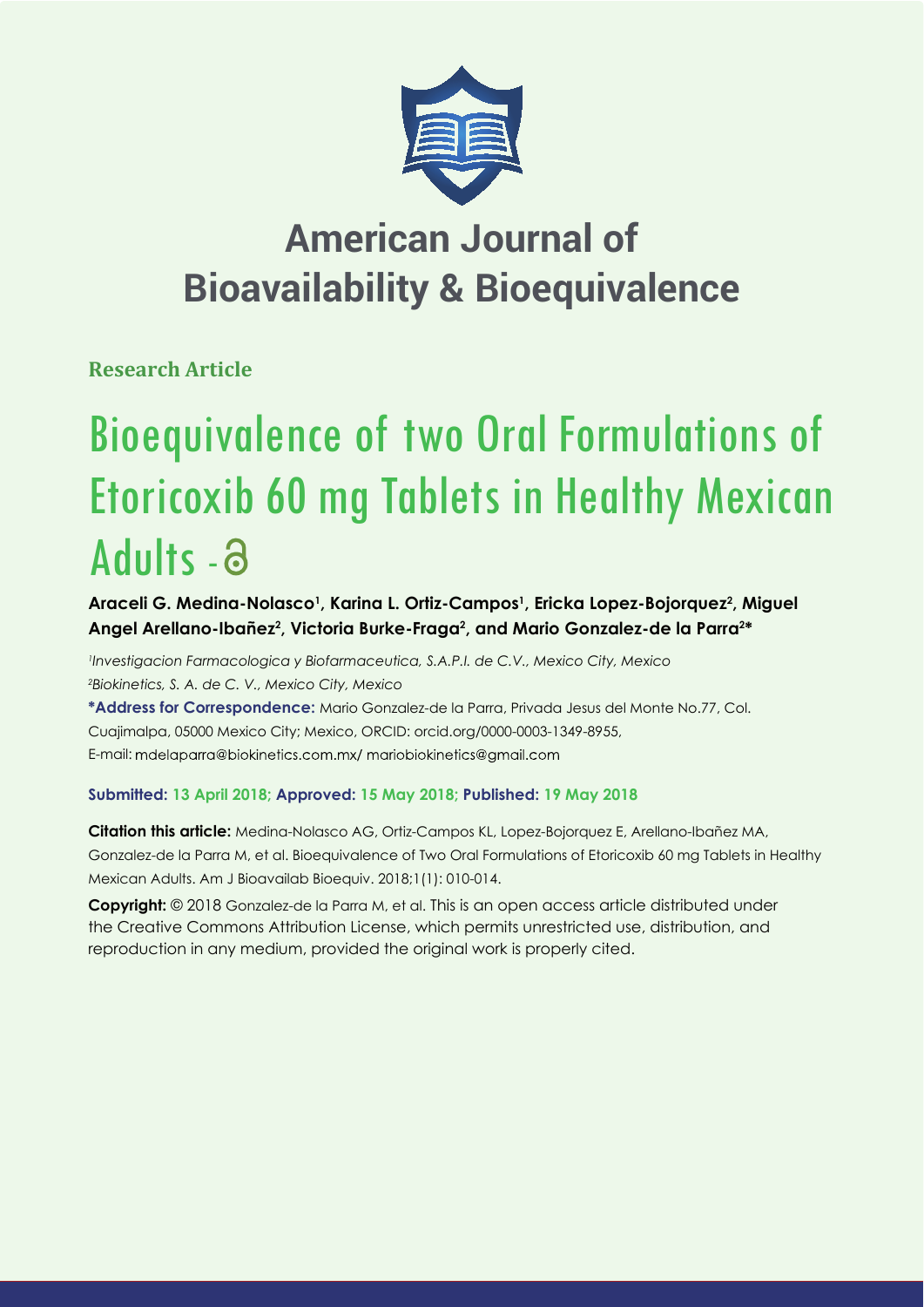## **ABSTRACT**

Etoricoxib is a potent selective Cyclo-oxygenase 2 inhibitor with anti-inflammatory and analgesic properties. Here we investigate the bioavailability and the bioequivalence of a test formulation containing 60 mg of etoricoxib with respect to the corresponding reference drug formulation, which was administered as a tablet. A single-dose randomized, open-label, two-sequence, two-period crossover design under fasting conditions with a 12-day washout interval between the two periods was used.

Samples were drawn at baseline and then at 0.25, 0.5, 0.75, 1.00, 1.25, 1.50, 2.00, 3.00, 4.00, 6.00, 8.00, 12.00, 24.00, 36.00, 48.00 and 72.00 hours after administration.

The 90% CIs for etoricoxib  $C_{\text{max}}$ , and truncated AUC<sub>0-72</sub> were 99.55% to 119.33%, and 95.97% to 103.06%, respectively. The 90% CIs of the geometric mean ratios of the two parameters fell within the predetermined range of 80% to 125%. Therefore, these results indicate that the bioequivalence criteria were satisfied.

**Keywords:** Etoricoxib; Bioavailability; Bioequivalence

## **INTRODUCTION**

Etoricoxib is a potent selective Cyclo-oxygenase 2 inhibitor with anti-inflammatory and analgesic properties. The therapeutic indications of etoricoxib in different countries include treatment for the signs and symptoms of osteoarthritis, rheumatoid arthritis, ankylosing spondylitis, acute gouty arthritis, chronic low back pain, acute pain, chronic musculoskeletal pain and primary dysmenorrhoea [1-4].

The pharmacokinetics of etoricoxib appears to be linear over a dose range from 5 to 120 mg [5]; its absolute bioavailability has been estimated to be near to 100% [1,6].

The elimination half-life of etoricoxib has been estimated (harmonic mean) to be 24.8 hours [7]. Etoricoxib elimination occurred primarily through metabolism followed by renal excretion  $[4]$ .

*In vitro* studies in human liver microsomes have indicated that etoricoxib is metabolized *via* oxidative pathways by cytochromes P450 [1,7].

The single-dose oral pharmacokinetics of etoricoxib are independent of food because the extent of absorption remained intact. Thus, etoricoxib may be taken with or without food [4].

Etoricoxib is available at the strengths of 30, 60, 90 and 120 mg [4]. The sponsor of this study (Laboratorios Liomont, S.A. de C.V., Mexico City. Mexico) wished to obtain the marketing authorization for etoricoxib 60 mg in tablet formulation in Mexico.

Therefore, the aim of this study was to assess the bioavailability and the bioequivalence of a test formulation containing 60 mg of etoricoxib compared with the corresponding reference drug formulation.

A literature survey using PubMed, MEDLINE and Google Scholar data through March of 2018 yielded no matches for the following terms: etoricoxib, 60 mg, bioequivalence, bioavailability, pharmacokinetics, tablets, Mexico, Mexican and population.

## **METHODS**

## **Formulations**

The test formulation consisted of Doscoxel' tablets containing 60 mg of etoricoxib, manufactured by Laboratorios Liomont, S.A. de C.V. (Mexico). The lot number was 298G0039, and the expiration date was November 30, 2018. The reference formulation consisted

of Arcoxia<sup>®</sup> tablets containing 60 mg of etoricoxib, manufactured by Frosst Iberica; S.A. (Spain) and distributed by Schering-Plough, S. A. de C. V. (Mexico). The lot number was L045340, and the expiration date was May 31, 2017.

#### **Ethical considerations**

An independent ethics and research committee (Committee of Ethics in Research and Committee of Investigation of Arete and Projects and Administration) reviewed and approved the study protocol (ETR-03-LIO) and the informed-consent documents on June 29, 2016. This investigation was authorized by the Federal Commission for Protection against Sanitary Risks (Comision Federal para la Protection contra Riesgos Sanitarios (COFEPRIS)) on August 9, 2016.

The study was conducted according to the Declaration of Helsinki (and its amendments) and the International Conference on Harmonization for Good Clinical Practice Guideline. The principal investigator informed the participants of the anticipated risks and potential discomfort associated with the study drug, the procedures and the duration of the study. All of the subjects gave written informed consent prior to the initiation of the study. The clinical stage of the study was conducted in May of 2017.

## **Subjects**

Healthy Mexican adults of both genders with ages between 18 and 55 years were considered to be eligible for this study. The health of each candidate was evaluated. This evaluation included an interview and a physical examination of vital signs, blood pressure, heart rate, temperature, 12-lead electrocardiogram and chest radiography. Furthermore, laboratory tests (hematology and blood chemistry, urinalysis, and tests for alcohol, drug-abuse and a pregnancy test for women) and serological tests (hepatitis B and C, as well as HIV antibodies) were conducted.

### **Study design and Drug administration**

A single-dose randomized, open-label, two-sequence, two-period crossover design under fasting conditions with a 12-day washout interval between the two periods was used. In addition, the design was regarded as truncated (That is, the blood sampling collection period was restricted to 72 hours because of the long elimination halflife of etoricoxib of roughly 24 hours).

The subjects were admitted to a clinical unit (Investigacion Farmacologica y Biofarmaceutica) on the day before the drug administration. They were randomly assigned to one of the two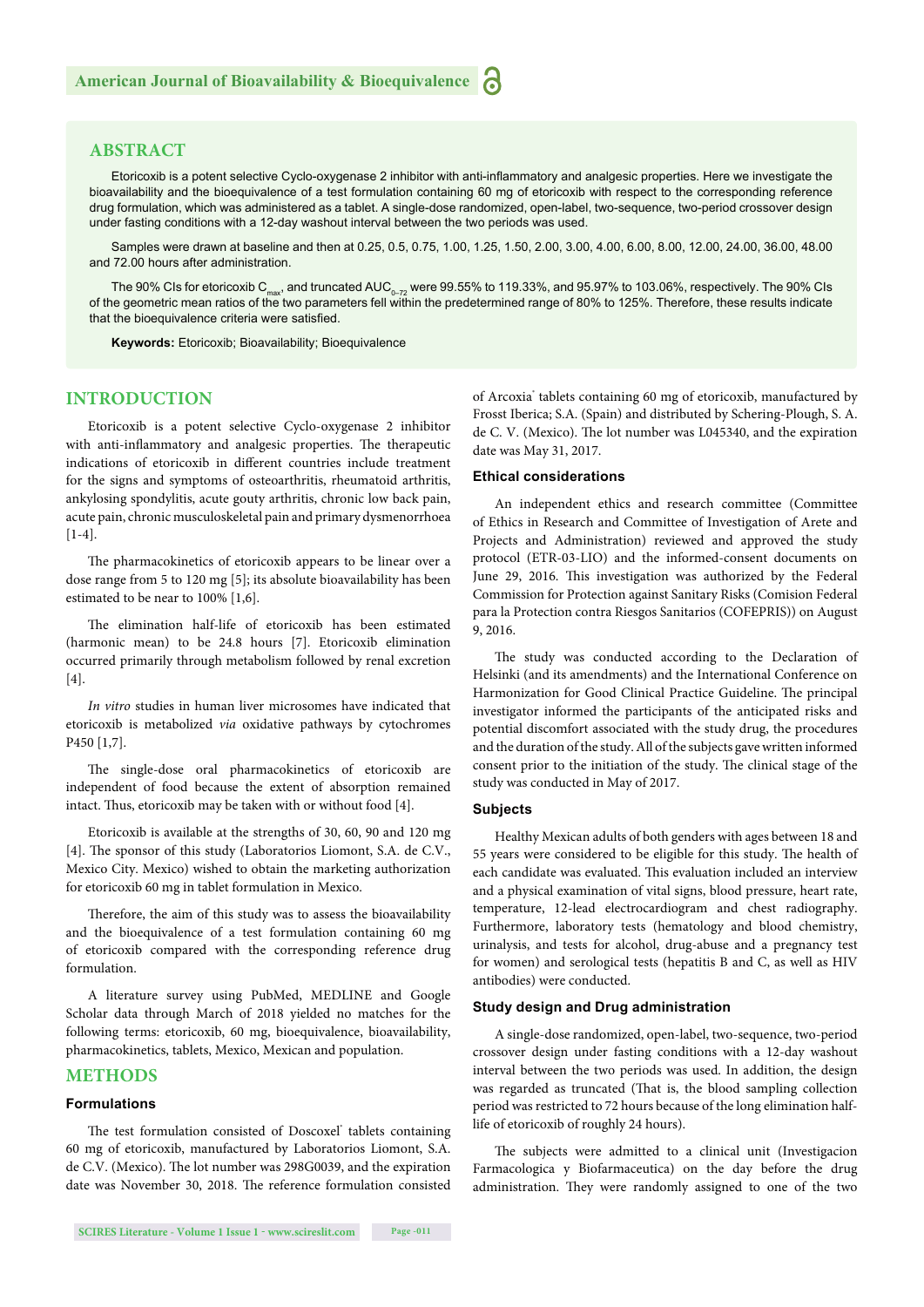sequences: the test formulation followed by the reference formulation and *vice versa*.

The subjects were administered a single tablet of the test or the reference formulation with 250 ml of water after fasting for at least 10 hours. Blood samples (7 mL) were drawn from each subject using an indwelling cannula. These samples were placed into heparinazed (sodium heparin) tubes. The samples were obtained at baseline (predose) and then at 0.25, 0.5, 0.75, 1.00, 1.25, 1.50, 2.00, 3.00, 4.00, 6.00, 8.00, 12.00, 24.00, 36.00, 48.00 and 72.00 hours after administration. The subjects then returned to the clinical unit after the washout period to receive the alternative formulation.

The blood samples were centrifuged at 4500 rpm for 5 minutes. The resulting plasma samples were stored at -70 $^{\circ}$ C  $\pm$  10 $^{\circ}$ C until being transported to the analytical unit (Biokinetics) where they were stored at -75°C  $\pm$  5°C until analysis. The subjects' diet consisted of standardized meals (breakfast, lunch and dinner) which were provided at 4, 8 and 12 hours after drug administration.

#### **Determination of Etoricoxib plasma concentrations**

**Chemicals:** Etoricoxib (batch: 20-SSR-57-1), the reference substance was obtained from the Toronto Research Chemicals Inc (Toronto, Canada) and sildenafil citrate (internal standard, batch: 00139) was obtained from MAPRIMED (Buenos Aires, Argentina). The water was obtained from a Barnstead water purification system (Thermofisher Scientific, OH, USA) and the solvents were HPLC grade (Avantor Performance Materials, LLC, PA, USA and Honeywell International Inc. MI, USA) and all reagents were analytical grade (Sigma-Aldrich, Inc. Missouri, USA).

Method and sample preparation: The etoricoxib plasma concentrations were determined using a HPLC method coupled with ultraviolet spectroscopy; this method was developed and validated by Biokinetics personnel in Mexico City, Mexico.

A sample consisting of 500 μL of plasma and 10 μL of internal standard (sildenafil, 250 μg/ mL) was extracted with 1000 μL of a solvent mixture consisting of ethyl acetate and tert-butyl methyl ether (90:10 v/v). These components were vortexed for one minute and centrifuged at 8000 rpm for 5 minutes at 20°C. The organic phase (800 μL) was separated and placed into a test tube where it was subjected to evaporation to dryness under a nitrogen current, at 50° C for 4 minutes. The residue was reconstituted with a mixture of  $100 \mu L$ consisting of water and acetonitrile (50:50 v/v) and 20 μL was injected into the chromatographic system (HPLC, Agilent Technologies, model 1200, Palo Alto, CA, California).

**Chromatographic conditions:** The analytical column was a Zorbax' XDB-C18,  $(150 \times 4.6$ -mm internal-diameter column of 5-µm particle size (Agilent Technologies)) and the precolumn was a Zorbax® SB-C8 (12.5  $\times$  4.6-mm internal-diameter column of 5-µm particle size (Agilent Technologies)). Etoricoxib and the internal standard were eluted with a mobile phase consisting of a mixture (55:45 v/v) of aqueous ammonium acetate (10 mM,  $pH = 5.5 \pm 0.1$ ) and acetonitrile. The column temperature was  $25^{\circ}$ C and both analytes were detected by using an ultraviolet detector (Agilent Technologies, model G1314B) at a wavelength of 284 nm. The flow of the mobile phase was 1 mL/ minute. The typical retention times for etoricoxib and the internal standard were 4.9 and 5.9 minutes, respectively. The peak areas were measured to calculate the peak area ratio of etoricoxib with respect to that of the internal standard. We then calculated the concentration.

**Method validation:** We validated the analytical method in accordance with Mexican and international guidelines [8,9]. Analysis of blank human plasma samples from six different subjects, blank human (hemolyzed and lipemic) plasma samples, as well as anticoagulants (lithium and sodium heparin), xanthines (caffeine and theobromine), and other drug substances commonly used as analgesics (acetylsalicylic acid, diclofenac, paracetamol, ibuprofen and naproxen) were used to test the selectivity of the method. No interferences were observed in the resulting chromatograms**.**

The calibration curve consisted of the following etoricoxib concentrations: 10, 20, 600, 1000, 1800, 2400 and 2800 ng/mL. (i.e., the range of the method was 10-2800 ng/ mL, and the lower limit of quantification (LLOQ) of 10 ng/ mL). The method was linear over this range of concentrations, and the coefficient of determination was 0.99 (average from 4 calibration curves). The intra-assay %CV and accuracy (relative error) of etoricoxib were 1.85% to 3.31% and 1.85% to 9.68%, respectively; and the inter-assay %CV and accuracy were 4.46% to 6.63% and -14.60% to 9.68%, respectively.

Etoricoxib was found to be stable in plasma for at least 24 hours at room temperature (25°C), after three freeze-thaw cycles and after 16 weeks at –75 ± 5° C. We also tested sample dilution to account for etoricoxib concentrations beyond the upper bound of the calibration curve's range. We prepared quality-control samples at three different concentration levels (designated as low (30 ng/ mL), medium (1400 ng/ mL) and high (2100 ng/ mL) of etoricoxib independent of the calibration curve. The acceptance criteria for the approval of the analytical runs and the quality control samples, as well as the criteria for performing sample reanalysis, were consistent with Mexican and international guidelines.

Tolerability: The subjects were interviewed by the principal investigator and/or the study coordinator to determine the occurrence of Adverse Events (AEs) during the study and at the end of the clinical stage of the study. The subjects were asked to spontaneously report any AEs to the principal investigator at any time over the entire duration of the study, including washout period. Adverse events that were life-threatening or led to death, hospitalization, disability, and/ or medical intervention to prevent permanent impairment or damage were considered to be serious.

Pharmacokinetic and statistical analyses: The sample size calculation [10] was based on the within-subject variability of etoricoxib  $C_{\text{max}}$  with a %CV of 27.67% estimated from data of Shohag et al. [11]. This calculation, performed using the following values: 1 -  $\beta$  = 0.8,  $\alpha$  = 0.05, expected ratio ( $\mu$ <sub>r</sub>/  $\mu$ <sub>p</sub>) = 0.95 and an equivalence range of 80% to 125%, yielded a sample size of 34 subjects. Therefore, we planned to recruit 36 subjects to account for potential dropouts.

We directly obtained  $C_{\text{max}}$  and  $T_{\text{max}}$  values from the plasma concentration–time curves. Because of the long elimination half-life of etoricoxib, the truncated area under the plasma concentrationtime curve from baseline (time 0) to 72 hours  $(AUC_{0-7})$  was used to assess the extent of absorption [12]. From, the terminal log-decay phase, the elimination rate constant  $(k_{e})$  was estimated using linear regression, and the  $t_{\mu}$  was estimated using the following equation:

 $t_{1/2} = \ln 2/k_{e}$ , where *ln* is the natural logarithm.

To assess the bioequivalence between the test and reference formulations,  $C_{\text{max}}$ , and the truncated  $AUC_{0-72}$  were considered to be primary variables. Using log-transformed data for these parameters, ANOVA for a  $2 \times 2$  crossover design, was carried out at the significance level of 5% ( $α = 0.05$ ).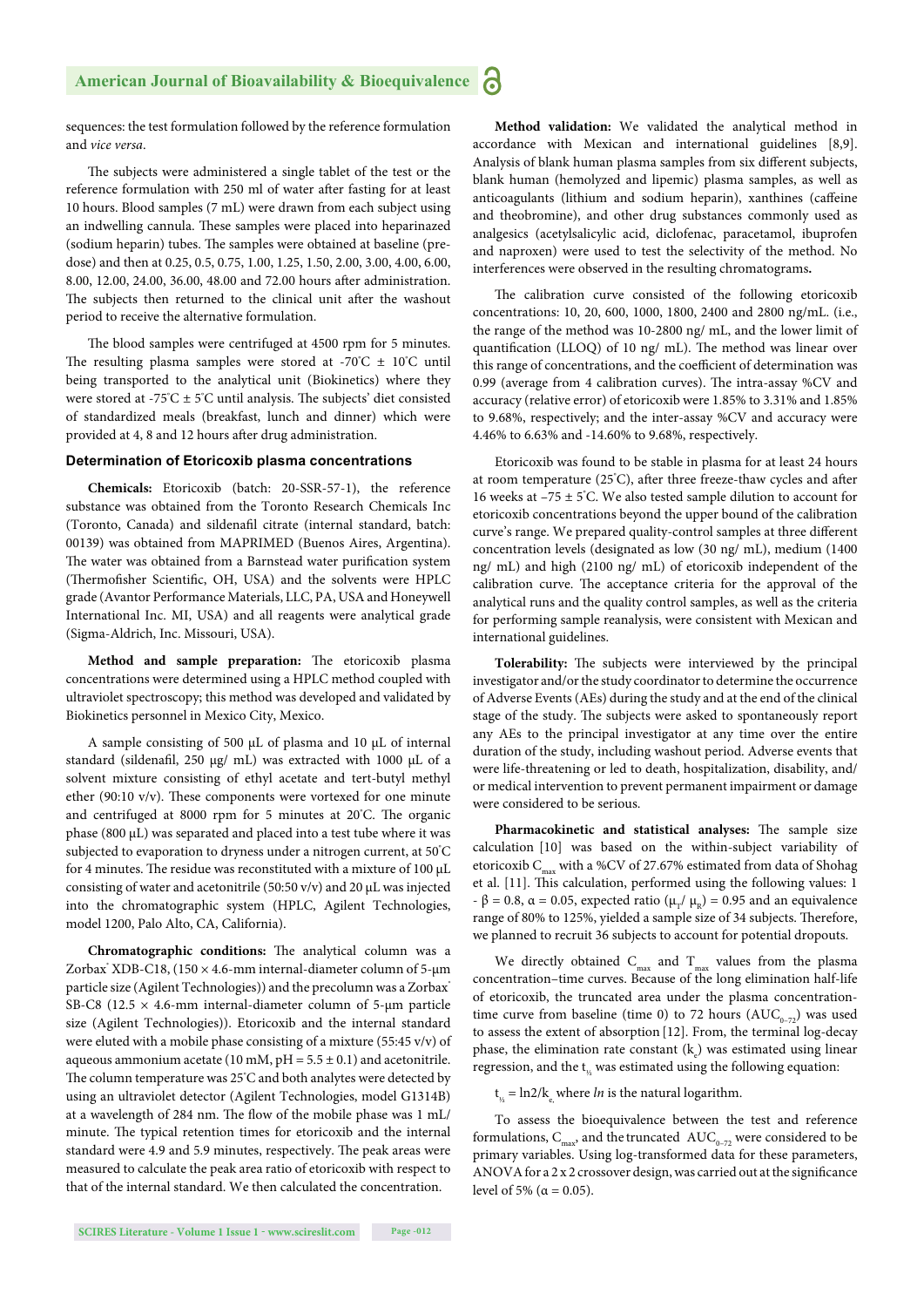#### **American Journal of Bioavailability & Bioequivalence P**

The 90% CIs of the geometric mean ratios (test/reference) of the  $C_{\text{max}}$ , and truncated AU $C_{\text{0-72}}$  were calculated. The test and the reference formulations were considered to be bioequivalent if the 90% CIs of these parameters fell within a predetermined range of 80% to 125%. All of the pharmacokinetic and statistical analyses were performed using WinNonlin Version 7.0 (Certara, Princeton, NJ, USA).

## **RESULTS**

Table 1 lists the demographic characteristics of the 36 subjects, who were enrolled in the study. Two subjects were withdrawn from the study because one female subject had a positive result for a pregnancy test and the other subject decided to leave the study at the first period because of personal reasons. Hence, the sample size for the bioequivalence evaluation was 34 subjects.

#### **Pharmacokinetic parameters**

Mean plasma concentration-time curves of the two formulations are shown in figure 1. The results suggest that the two formulations have comparable mean plasma concentration-time curves. The pharmacokinetic parameters ( $C_{\text{max}}$ ,  $T_{\text{max}}$ ,  $t_{1/2}$ , and truncated AU $C_{0-72}$ ) for both formulations are listed in table 2.

No significant period or sequence effects were detected based on the ANOVA of  $C_{\text{max}}$  and truncated AUC<sub>0-72</sub> (data not provided).

The bioequivalence statistics using the log-transformed data for  $C_{\text{max}}$  and truncated AUC<sub>0–72</sub>: geometric means, geometric mean ratios (test/reference), 90% CI, and the intra-subject %CV is listed in table 3.

The 90% CIs for etoricoxib  $\text{C}_{\text{max}}$  and truncated  $\text{AUC}_{_{0-72}}$  were 99.55% to 119.33%, and 95.97% to 103.06%, respectively. The 90% CIs of the geometric mean ratios of the two parameters fell within the predetermined range of 80% to 125%. Therefore, these results indicate that the bioequivalence criteria were satisfied.

Tolerability: Two subjects reported a total of two AEs. These events consisted of one headache and one case of diarrhea, which were reported after the administration of the test formulation. None of the AEs was considered to be serious. Rather, both of the AEs were regarded to be mild, and all of the AEs spontaneously resolved under medical surveillance during the clinical stage.

## **DISCUSSION**

All of the 90% CIs of the geometric mean ratios of the pharmacokinetic parameters ( $C_{\text{max}}$  and  $\text{AUC}_{_{0-72}}$ ) were found to be within the predetermined range of bioequivalence (80%-125%). These results indicate that the bioequivalence criteria were satisfied.

Both formulations were well tolerated, because the two AEs were regarded to be mild and resolved spontaneously during the clinical stage. This study has several limitations. First, it was an open label

| Table 1: Demographic characteristics of subjects. |                           |  |  |  |
|---------------------------------------------------|---------------------------|--|--|--|
| <b>Characteristic</b>                             | <b>Values</b>             |  |  |  |
| Total No. of recruited subjects<br>(female/male)  | 36 (20/16)                |  |  |  |
| Age, mean (SD), range, years                      | 34 (9) 18-54              |  |  |  |
| Weight, mean (SD), range, kg                      | 62.7 (10.1), 41.0-89.0    |  |  |  |
| Height, mean (SD), range, m                       | 1.62 (0.09), 1.48-1.85    |  |  |  |
| BMI, mean (SD), range, kg/m <sup>2</sup>          | 23.71 (2.63), 18.59-26.93 |  |  |  |
| BMI = Body Mass Index<br>SD = Standard Deviation  |                           |  |  |  |





|  | Table 2: Pharmacokinetic parameters of a reference and a test formulation       |  |  |  |  |
|--|---------------------------------------------------------------------------------|--|--|--|--|
|  | of etoricoxib after a single-dose administration of etoricoxib 60 mg in healthy |  |  |  |  |
|  | Mexican adult subjects ( $n = 34$ ). Values are mean (SD).                      |  |  |  |  |

| <b>Parameter</b>                                                                     | Reference <sup>+</sup> | Test <sup>*</sup>  |  |  |  |  |
|--------------------------------------------------------------------------------------|------------------------|--------------------|--|--|--|--|
| $C_{\text{max}}$ , ng/ mL                                                            | 1250.38 (347.53)       | 1396.32 (522.99)   |  |  |  |  |
| AUC <sub><math>0-72</math></sub> , ng•h/ mL                                          | 17538.86 (4395.91)     | 17462.07 (4427.36) |  |  |  |  |
| $T_{\text{max}}$ , h                                                                 | 2.04(1.35)             | 1.93(1.24)         |  |  |  |  |
| $t_{1/2}$ , h                                                                        | 24.45 (9.45)           | 24.85 (7.48)       |  |  |  |  |
| $C_{\text{max}}$ = Maximum plasma drug concentration                                 |                        |                    |  |  |  |  |
| $AUC_{0-72}$ = truncated AUC from time 0 (baseline) to 72 hours                      |                        |                    |  |  |  |  |
| Trademark: Doscoxel <sup>®</sup> (Laboratorios Liomont, S. A. de C. V., Mexico City, |                        |                    |  |  |  |  |

Mexico)

† Trademark: Arcoxia (Schering-Plough, Mexico, S. A. de C. V., Mexico City, Mexico)

**Table 3:** Geometric means, geometric mean ratios, 90% CIs and the intrasubject %CV of the pharmacokinetic parameters determined for etoricoxib after a single-dose administration of etoricoxib 60 mg in healthy Mexican adult subjects.

| Parameter                                            | <b>Geometric Means</b><br><b>Geometric</b><br>Mean Ratio (%)<br><b>Test/Reference</b> |        | 90% CI           | Intra-subject %CV |  |  |  |
|------------------------------------------------------|---------------------------------------------------------------------------------------|--------|------------------|-------------------|--|--|--|
| $C_{\text{max}}$ , ng/ mL                            | 1311.39/1203.24                                                                       | 108.99 | 99.55,<br>119.33 | 22.29             |  |  |  |
|                                                      | AUC <sub>0.72</sub> ,ng•h/mL 16938.98/17031.82                                        | 99.45  | 95.97.<br>103.06 | 8.67              |  |  |  |
| $C_{\text{max}}$ = Maximum plasma drug concentration |                                                                                       |        |                  |                   |  |  |  |

 $AUC_{0.72}$  = truncated AUC from baseline to 72 hours.

study. Only healthy adult subjects within a specific age range could participate, and these individuals, were administered a single dose of the formulations. The pharmacokinetic parameters of etoricoxib may differ among patient groups. Therefore, the results of this study might not be generalizable to a target population.

In addition, we did not evaluate the effect of food on the bioavailability of etoricoxib because it has been reported that the single-dose oral pharmacokinetics of etoricoxib are independent of food intake due to the fact that the extent of absorption of etoricoxib remains intact [13].

Additional future studies are necessary to compare the test